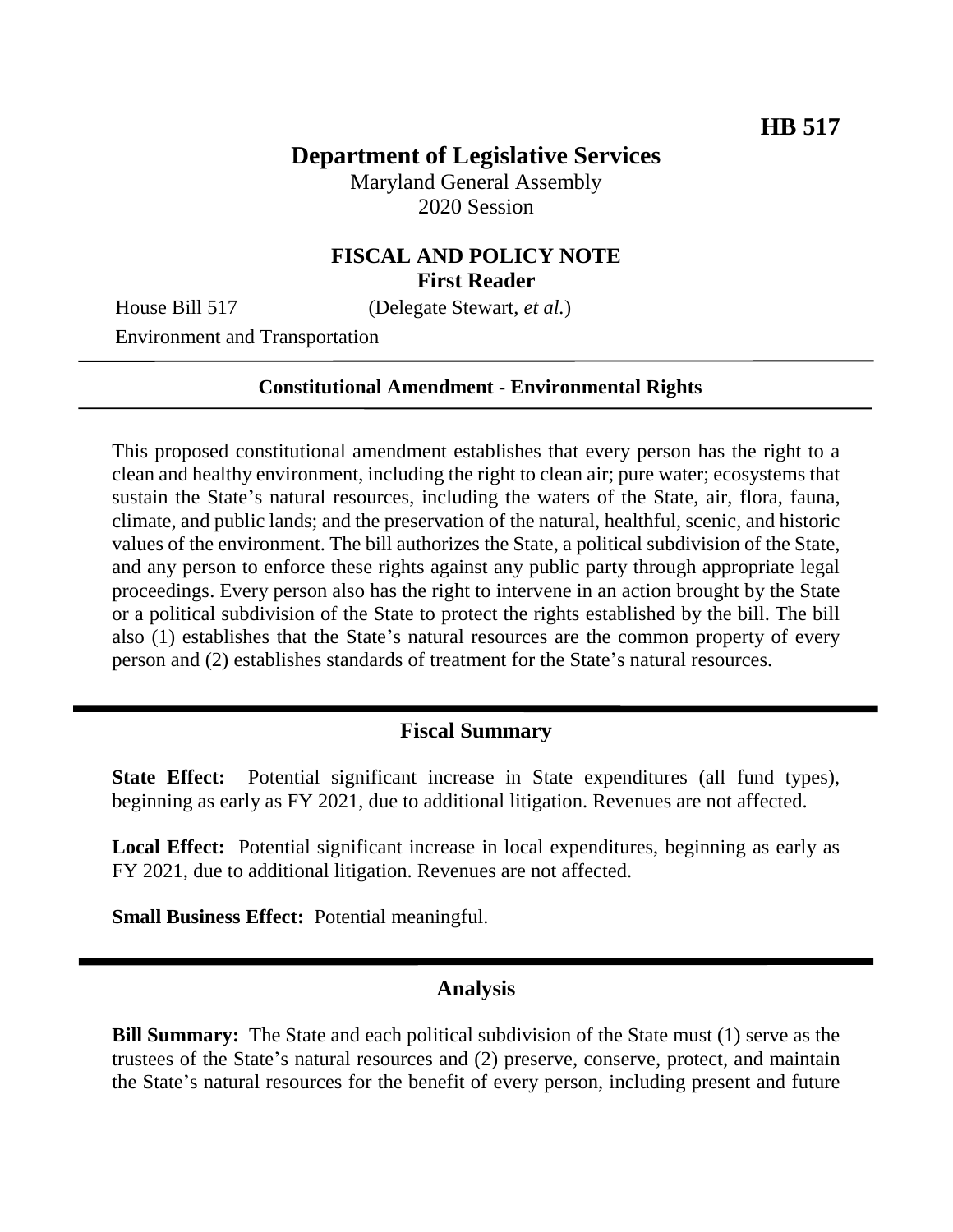generations. Further, the State or a political subdivision of the State may not (1) cause unreasonable diminution of or degradation to the State's natural resources by action or inaction or (2) infringe on the rights established by the bill.

**Current Law:** There is no general provision in the Maryland Constitution or the Maryland Declaration of Rights specifically granting the right to a clean and healthy environment, healthy communities, or preservation of natural resources.

The Maryland Department of the Environment (MDE) is authorized to bring a criminal prosecution or a suit for a civil penalty for a violation of any provision of the Environment Article or any rule, regulation, order, or permit adopted or issued under the article with a specified statute of limitations. MDE is also authorized to institute actions for administrative penalties within a specified statute of limitations.

A political subdivision of the State is authorized to bring a suit for a civil penalty for a violation of any provision of the Environment Article or any rule, regulation, order, or permit adopted or issued under the article, or for a violation under any regulatory program the political subdivision is required to adopt and enforce under the Environment Article within a specified statute of limitations.

### *Standing in Maryland*

Generally, a party to a civil action must be authorized to participate in the action, either by statute or by having common law "standing." Standing means that a party has a sufficient stake in a controversy to be able to obtain judicial resolution of that controversy. Maryland law traditionally has limited standing to a person that is "aggrieved" by an action or decision. To show standing, a person generally must demonstrate that the person has experienced an adverse effect from the law or action in question and the adverse effect will continue unless the court grants relief. Alternatively, a person may be granted standing by statute.

"Aggrievement" has been defined by court decisions to mean that the plaintiff has a specific interest or property right that has been affected by the disputed action or decision in a way that is different from the effect on the general public. With respect to cases involving challenges to specific types of permits and zoning/planning decisions, Maryland courts have defined "aggrievement" to mean the ownership of property either adjacent to or within "'sight or sound' range of the property that is the subject of [the plaintiff's] complaint."

The Court of Appeals has held that an association lacks standing to sue where it has no property interest of its own, distinct from that of its individual members. *Citizens Planning & Housing Ass'n. v. County Executive, 273 Md. 333 (1974)*. In *Medical Waste Ass'n. v. Maryland Waste Coalition, 327 Md. 596 (1992)*, the Court of Appeals stated that if an

HB 517/ Page 2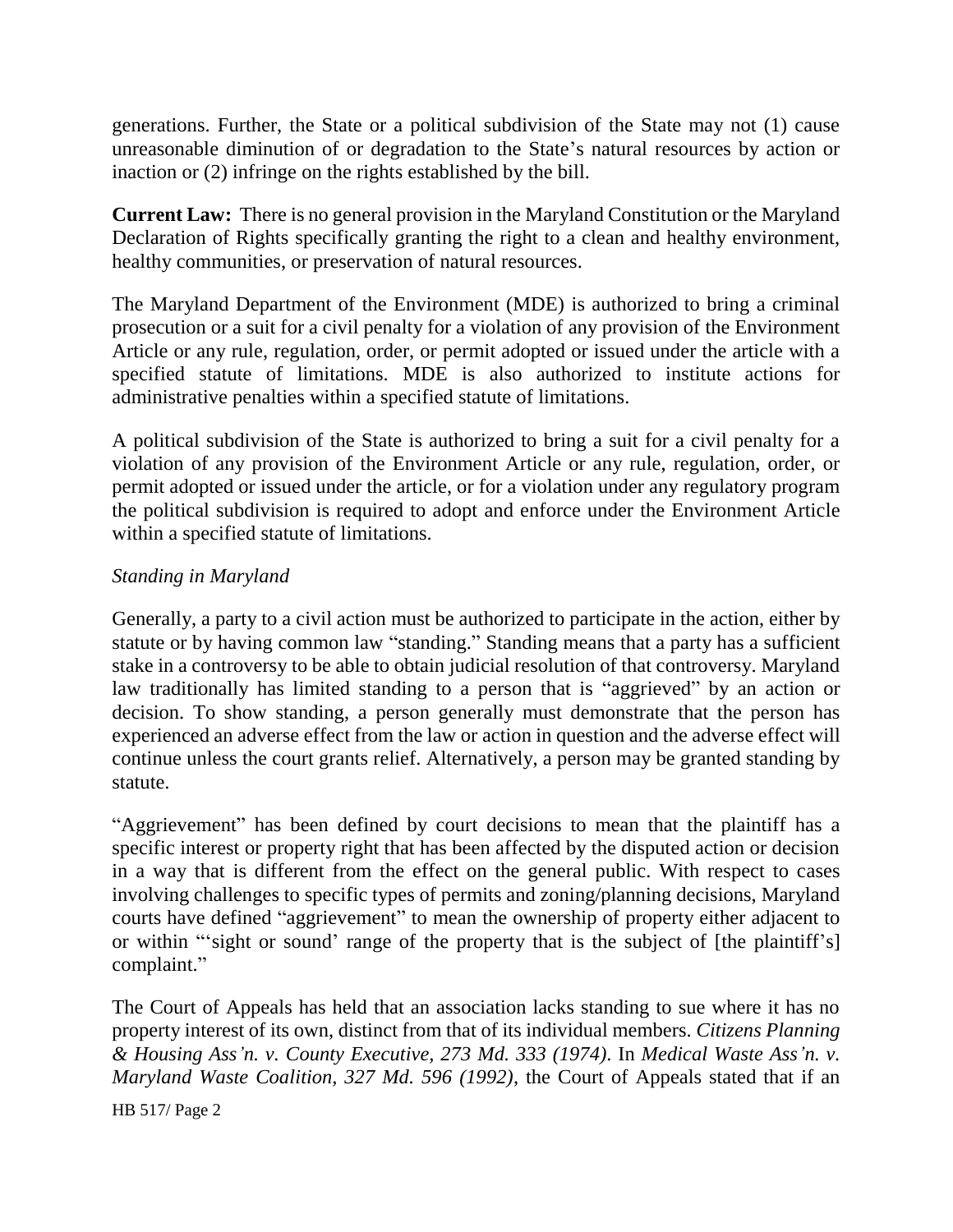individual or organization is seeking to redress a public wrong, the individual or organization has no standing unless the wrong suffered is different in character and kind from that suffered by the general public.

### *Maryland Environmental Standing Act*

Under the Environmental Standing Act, the Attorney General (acting on behalf of the State or a unit or officer of the State); a political subdivision of the State; or any other person, regardless of whether the person possesses a special interest different from the general public, may pursue legal action in an appropriate court for mandamus or equitable relief against the State or an agency for its failure to perform a nondiscretionary duty under an environmental statute, ordinance, rule, regulation, or order. However, the Act does not authorize citizen suits against private individuals or entities that violate environmental laws, nor does it authorize actions for monetary damages.

### *Standing under Federal Law*

Federal law is broader than State law in its determination of standing. Under federal law, a party has standing if its use and enjoyment of the area is affected by the challenged action/decision or if the party has a particular interest in the property affected. Federal law also makes little distinction between individual and group standing.

Under federal case law, in order to have standing, "a plaintiff must show (1) it has suffered an 'injury in fact' that is (a) concrete and particularized and (b) actual or imminent, not conjectural or hypothetical; (2) the injury is fairly traceable to the challenged action of the defendant; and (3) it is likely, as opposed to merely speculative, that the injury will be redressed by a favorable decision." Federal case law requires an association to meet a three-part test in order to have standing. Under the test, an association has standing if (1) one or more members of the association have standing as individuals; (2) the interests that the association seeks to protect in the case are germane to the association's purpose; and (3) neither the claim asserted nor the relief requested requires the participation of the member with individual standing in the lawsuit.

HB 517/ Page 3 **State Expenditures:** If approved by the voters, the bill expands the opportunity for "a person" to bring environmental litigation against the State to enforce the constitutional environmental rights established by the bill. The bill also allows a person to intervene in an action brought by the State to protect those rights. The bill also prohibits the State from causing unreasonable diminution of or degradation to the State's natural resources by action or inaction and from infringing on a person's environmental rights. This leaves State agencies open to a broad range of lawsuits. These changes likely result in an increase in litigation costs for State agencies. The increase in litigation that occurs as a result of the bill is unknown but, given the breadth of the rights established under the bill, State expenditures (all fund types) for all or multiple State agencies increase, potentially